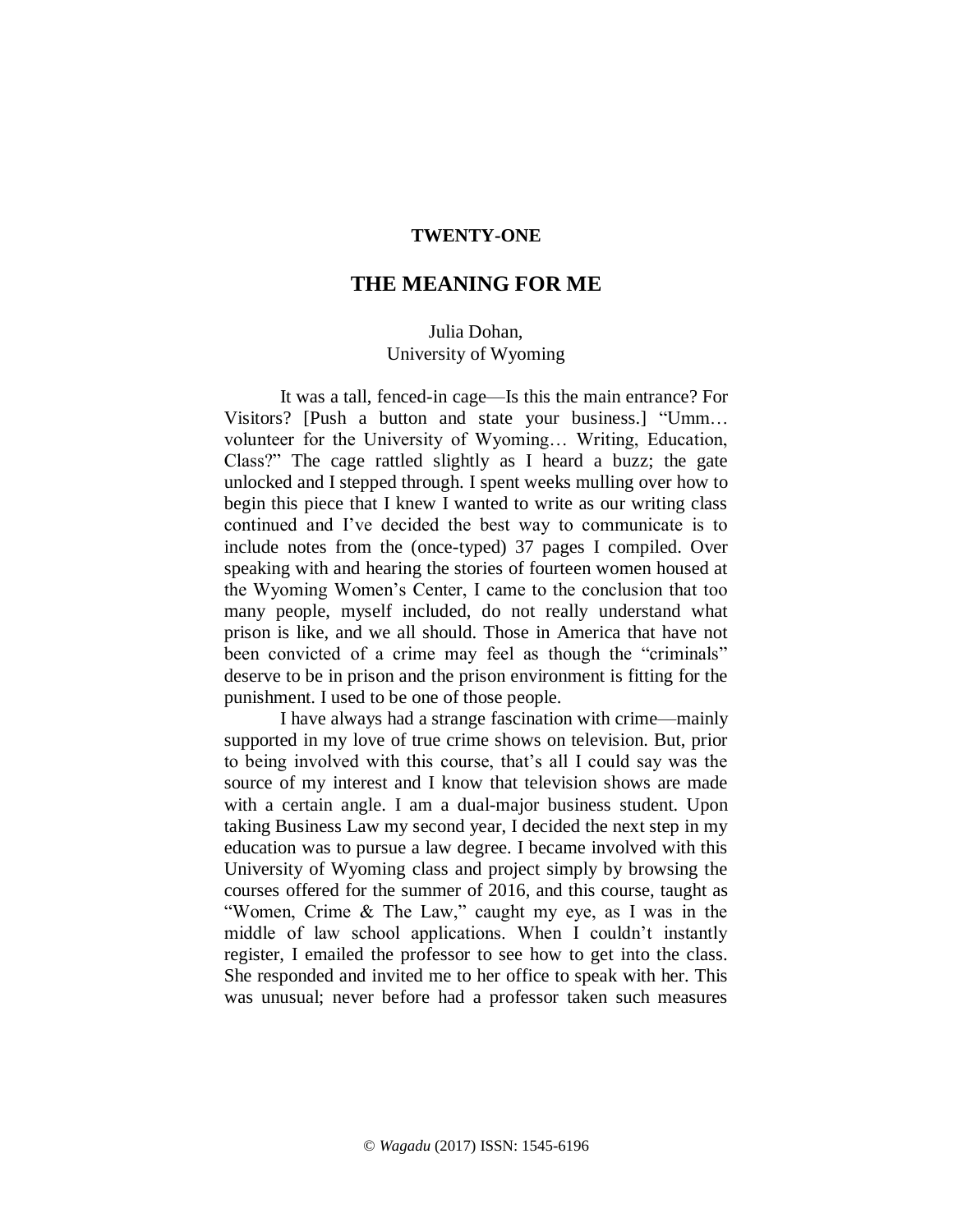before letting me into a class, which further increased my interest. It wasn't until we met that I learned that the course involved traveling to a prison and being a part of a writing course. I actually thought each of us would be writing a memoir, so I started writing one. I really wasn't sure what to expect and had no idea what the workload would be like or had any other expectations going into the class, other than (honestly) some fear of the unknown, hoping to enjoy the experience, and to learn from this unique opportunity.

Previously I thought, "the law is the law is the law." I thought punishments should be harsher pretty much all around. I thought that crime was what divided society. I thought that time in prison wasn't enough for most crimes. And I thought rehabilitation didn't work. But, I wanted to see prison life firsthand; I did my best to open my mind and set those notions aside. *Orange is the New Black* was my only idea of what prison was like, and while it may be similar to Piper Kerman's production, I can tell you, the women's prison in Wyoming is far from Orange is the New Black. My 60 hours in the Wyoming Women's Center led to the 37 pages of class notes I mentioned earlier. Please keep in mind that many of the points are from personal opinions or experiences that may not apply to all prisons, all inmates, all processes—these were the bits of discussion that intrigued me, surprised me, or led me to a question. I would like to share with you what I learned from the 60 hours of nonstop discussion between the inmates and the women from the university.

# **LEGAL**

- Some of the accused may meet his/her public defender on the way to the courtroom for his/her hearing.
- An attorney can take a case pro-bono and only speak to the client twice: once for meet and greet, and once more a year later when telling the accused that they are going to trial. Said accused could have taken a plea for approximately 15 years rather than be sentenced to life.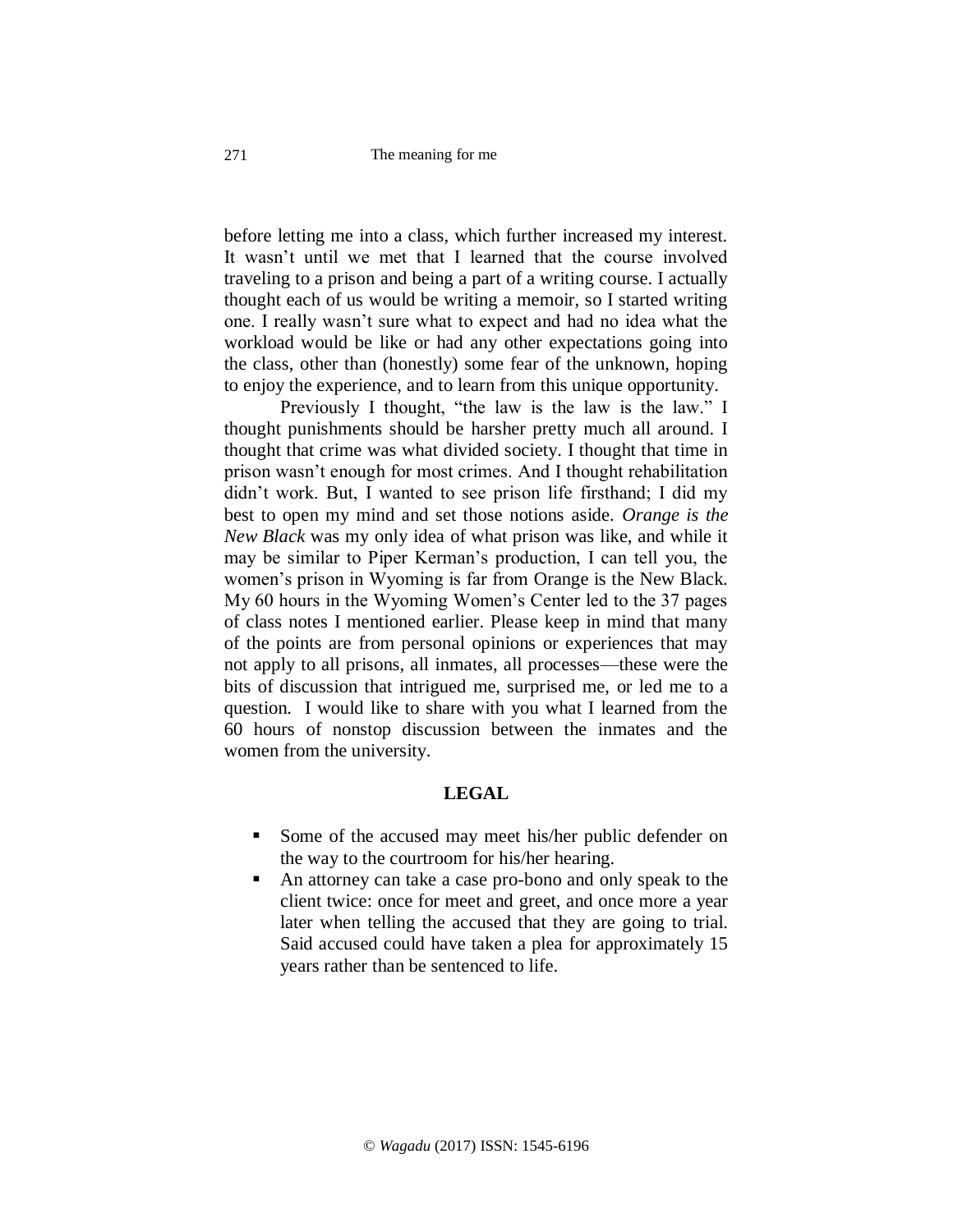- An accessory to a crime can be tried, convicted, and sentenced prior to the person charged for the crime itself; both can be charged the "same". In reality, the accessory receives life without parole and the primary perpetrator receives life with parole, released in 2008.
- For a potential commutation of a sentence, an inmate first sees a three-person parole board, waits five years and then see the seven-person parole board, and then sees the governor—if its deemed worthy.

### **SYSTEM**

- It takes over two hours for nine volunteers to be fingerprinted, while it is understandable that having a computer scan of the images is more systematic and cleaner, the old inkpad sure seems quicker.
- **•** Pre-sentence investigations (PSI), the background investigation prior to being sentenced, after conviction, to learn more about extenuating circumstances and/or criminal history that will increase or decrease the severity of an upcoming sentence. Only approved visitors and those on an inmate's PSI (who are not felons) can send an inmate money, using credit cards through AccessCorrections.com.
- Caseworkers are supposed to see each inmate monthly; "I saw mine 9 months ago," said one of the inmates in our class. Depending on which prison, there could be 1 caseworker for 260 inmates, or 5 caseworkers for 280 inmates.
- Count is performed five times per day, which is favored over former freeze-counts, standing exactly where one is (in the exact position one is in) until the officers have counted everyone.
- Lack of staffing was likely the cause of the walking path being canceled in the evenings, and the lack of staff for supervision forces the prison to lock down the entire prison when any inmates get in a fight.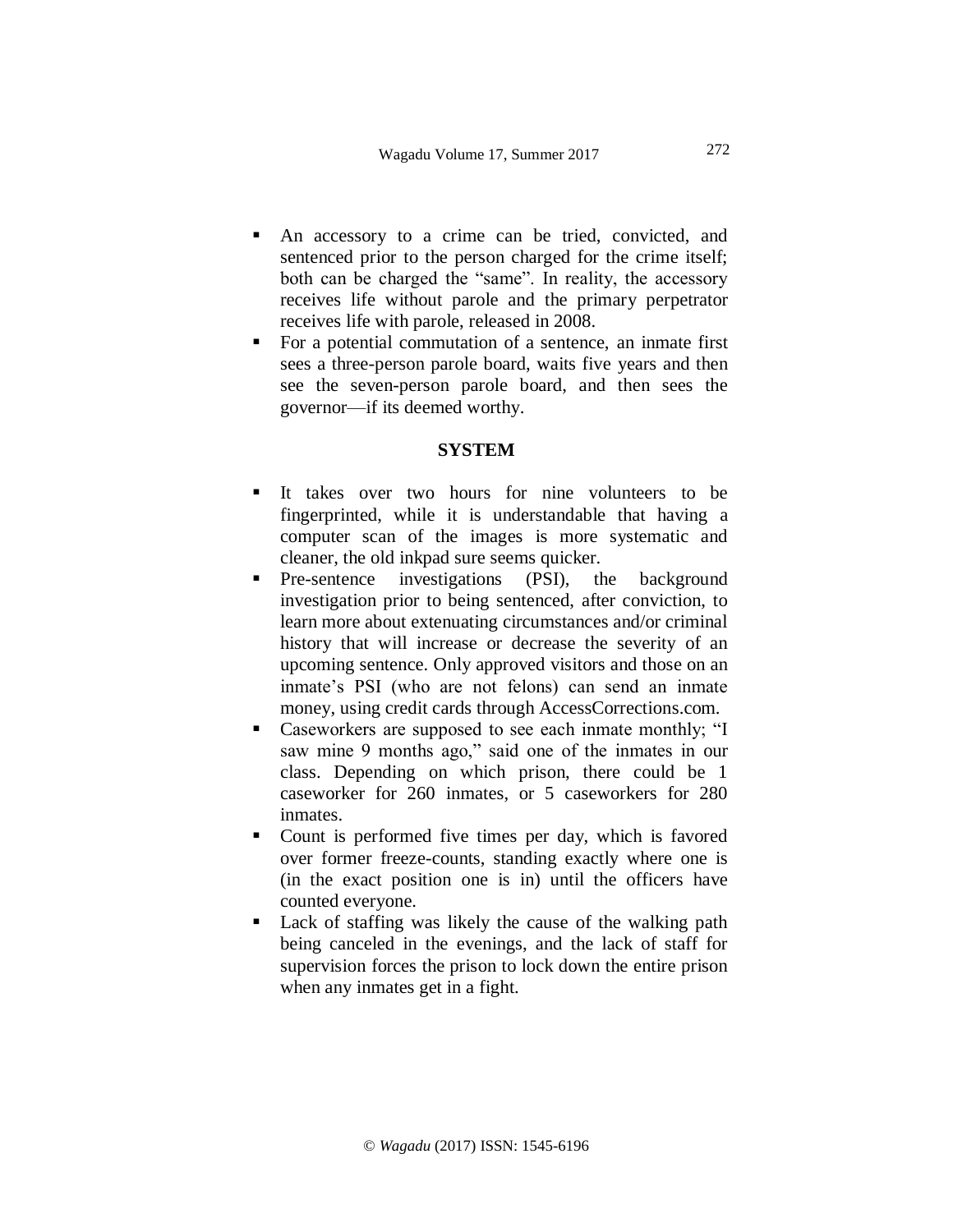#### The meaning for me

- Temporary rest orders (TRO's) are holding cells which are not used for permanent housing—just for cool downs—and inmates who do not want to be in general population will try to get in trouble on purpose in order to be sent there.
- **If** In most other states, life means 25 years to life; in Wyoming, life usually means life.

## **GENDER**

- There are more programs available to assist men in returning to society, including job training for men who have dependents.
- Over time, the men's facilities have had pool tables, leather shops, fisheries, play stations, musical instruments, among other things, far from what the women have. According to the female inmates, the men will stand united and fight for what they want, unlike the women.

## **MEDICAL**

- The medical facility cells are much more spacious than that of the individual cells, according to the officer who escorted our volunteer group to the intake area for fingerprinting.
- The water is treated; it seems to cause feet to swell and many people get kidney stones.
- If giving birth in a hospital while incarcerated, one could expect to be surrounded by mirrors, and to receive a handshake from the male officer observing followed by, "Never seen that before," or be handcuffed to the hospital bed for the entirety of labor, or be induced and before the labor fully starts, be sent back to the prison because another women's water breaks and there aren't enough doctors.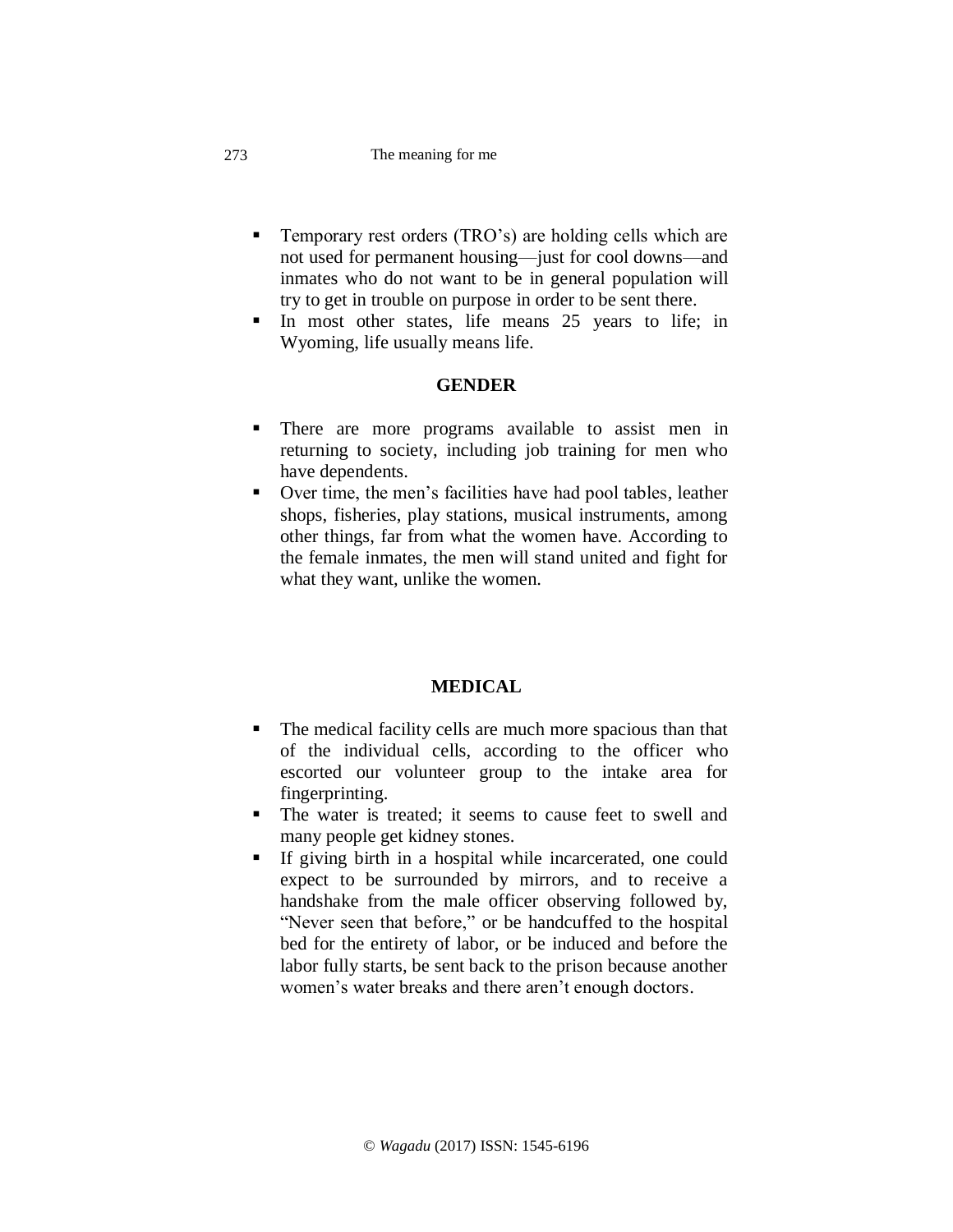# **MENTAL HEALTH**

- Mental and emotional health treatment lags behind the free world in some prison settings.
- There is absolutely no physical contact allowed at the Wyoming Women's Center—not even a hug when a loved one dies from a cellmate—rehabilitation without contact? One inmate, particularly fond of psychology, referenced the scientific experiment with the baby monkeys, Harlow's Monkeys, in which many chose cloth-covered mothers providing comfort over wire-mothers providing nourishment. If an inmate hugs another inmate they could be arrested, in prison, for a sexual and lose good-time.
- No more than one person can sign something that could be considered a call of action of sorts, otherwise the inmates can be charged with "inciting a riot."

### **SUPPORT**

- Inmates want support groups to help them cope with domestic violence, depression, anxiety, and many believe that the criminal justice system treats intimate partner violence far less seriously than other types of violence.
- It is popular opinion among the inmates in our class that inmates, or domestic assault victims, should be the ones teaching cops how to work on domestic abuse cases. It became clear that some victims feel as though police officers don't have the proper training on how to deal with domestic violence and it was stressed that no one wants to answer those calls. According to the inmates in our class, police sometimes handle these situations of abuse as though reporting the abuse would lead to both partners involved being arrested and children being placed with Family **Services**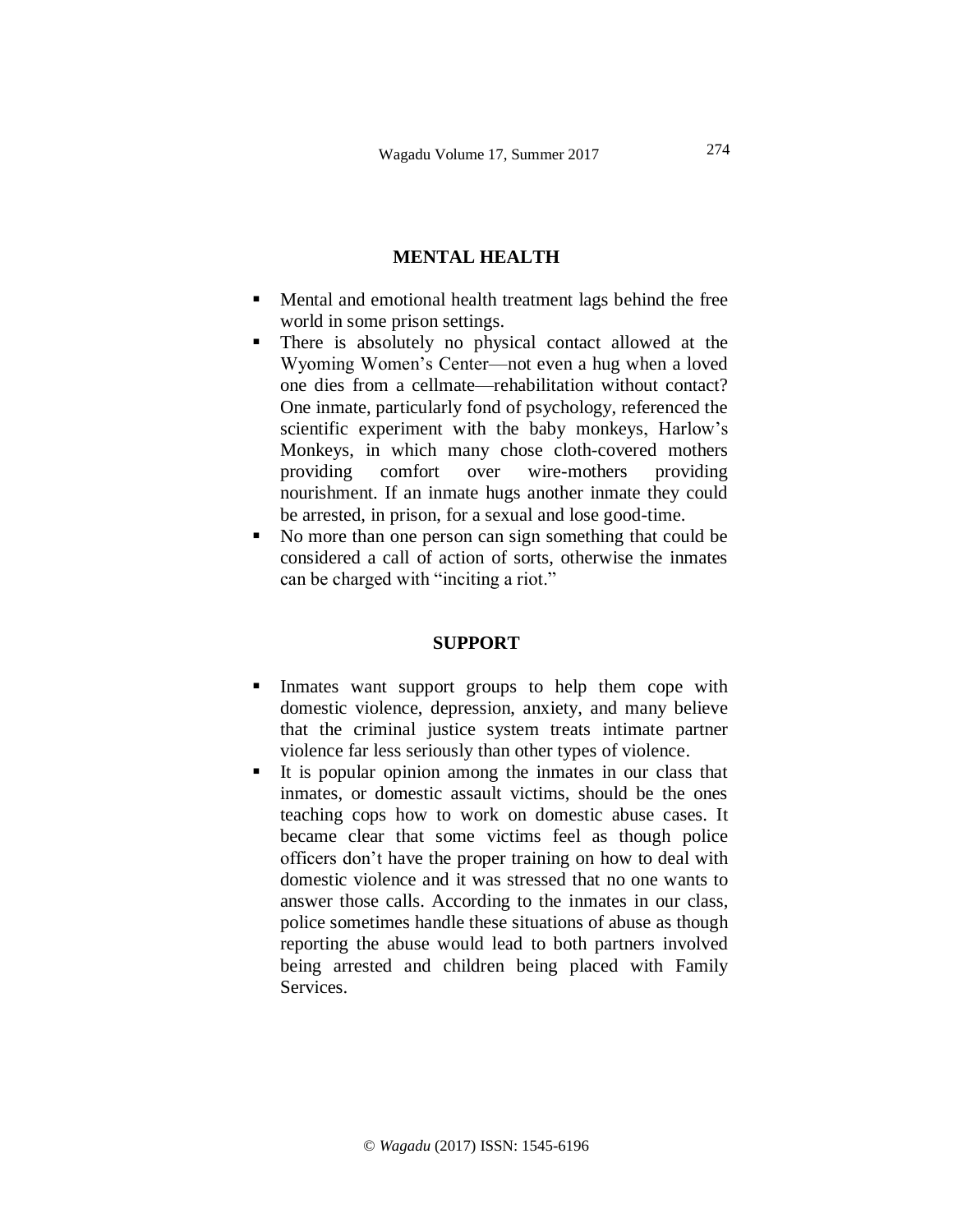#### The meaning for me

- SANE nurses, sexual assault nurse examiners, should have similar training as police officers when conducting themselves and carrying out investigations of domestic violence and sexual assaults.
- The Intensive Treatment Unit (ITU) requires "Guilt and Shame Letters," in addition to an autobiography from each inmate, but most are concerned with getting it done rather than focusing on the writing and the intended emotional benefits.

## **EDUCATION**

- College credit can be earned in prison, like the 1-credit received for completing our class, but it is often too expensive; the inmates want prerequisite courses, online classes (in locked-down browsers), and to teach/tutor one another. The teachers in the prisons have to teach all five main subject areas: math, reading, writing, science, social studies. It can be arranged for a teacher to Skype into the prison for a class, but it is strongly held that there is a benefit to being on-site.
- The easiest way to bring college credit into a prison is to find a school looking to increase its total number of students, in exchange for credits, as long as the teacher does not have to be provided and a teacher can fit the course plan into the description of a class that already exists at that college.
- The women wish that the focus in the prison system, and the programs provided therein, would be focused on reentry and reducing recidivism, that is, whether or not a person upon completing his/her sentence and rehabilitation, will relapse and commit more crimes.

# **WORK**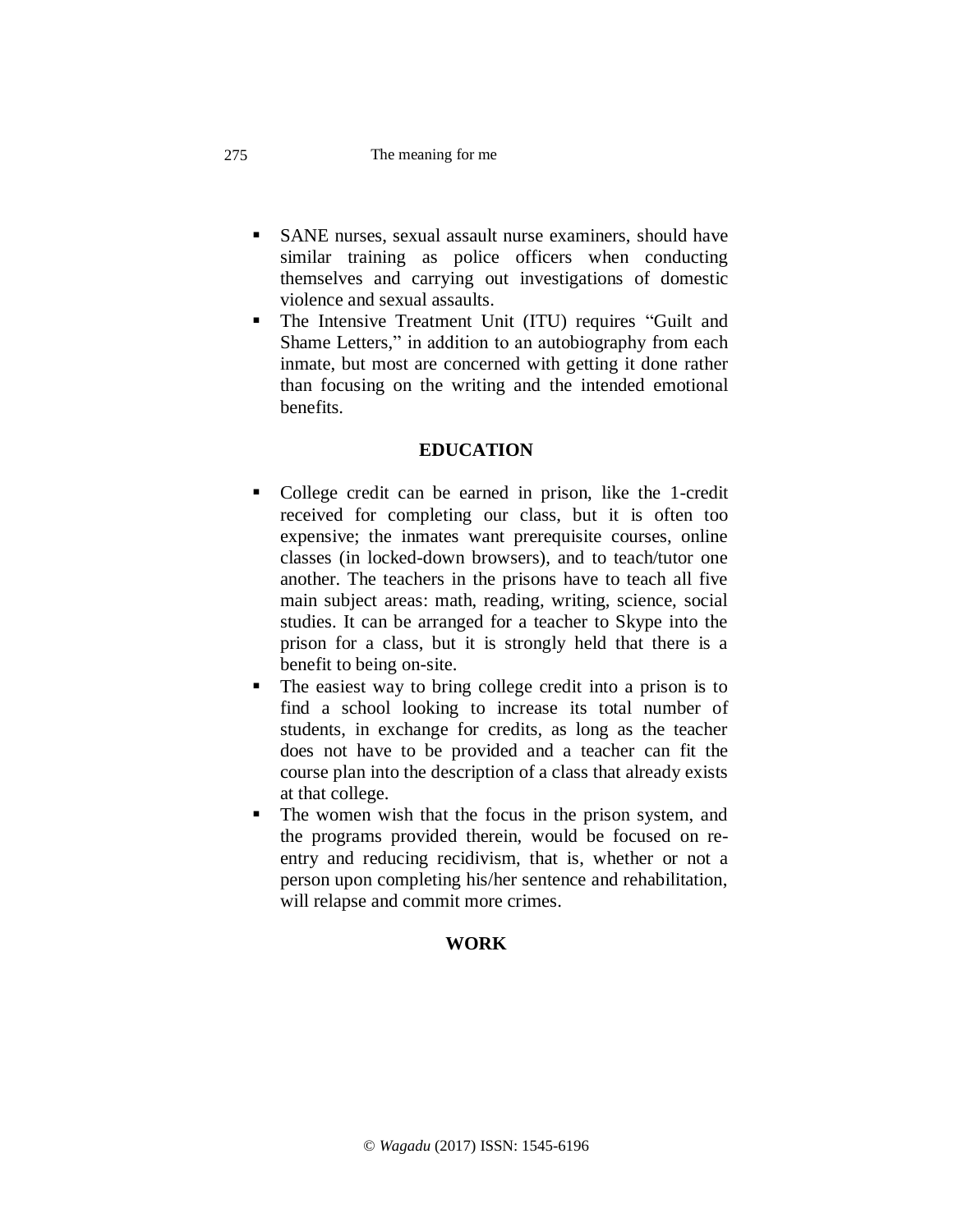- Inmates make between \$0.35 to \$1.30 an hour in Aquaculture (the tilapia farm) and \$0.60 to a \$1.10 and in Garment, the two most well-paid jobs in the facility; one inmate told me, "It took me 10 years to get to \$1.20/hour" another inmate expressed that she, after having a hip replacement, "lost a job and top pay that took [her] nine years to get." She desperately wants a job.
- The Garment Industry consists of making officer and inmate uniforms (not lace panties); the inmate uniforms are down to two different colors for cost efficiency, orange (inside only) and red (allowed outside). They had woodworking until an inmate cut off a finger.
- Restitution, court costs, child support, and the like are taken out of those pay checks; they are paid on the  $10<sup>th</sup>$  of each month.

### **LIFE INSIDE**

- The Wyoming Women's Center is publicized as one of the safest prisons in America.
- Two inmates are being housed in cells designed for a single person.
- Commissary (inmate purchases) come in individual plastic bags in giant clear bins and the women check each item off their list as received making sure everything is in their bag. If an inmate makes an order and doesn't have the appropriate funds, that inmate will get a write-up for "insufficient funds", like an overdraft fee.
- The day rooms hold 28 women at a time and are open from 7:30am-11pm for minimum security, and until 8:30pm for medium security housing. The day rooms hold an exercise bike, a TV, a computer, little couches, plastic lounge chairs that look like rubber but aren't, and a microwave. There is a music kiosk, pay phones, book return, and bulletin boards in the halls. For those living in pods rather than halls, the day areas are in the middle of the housing pod, opposed to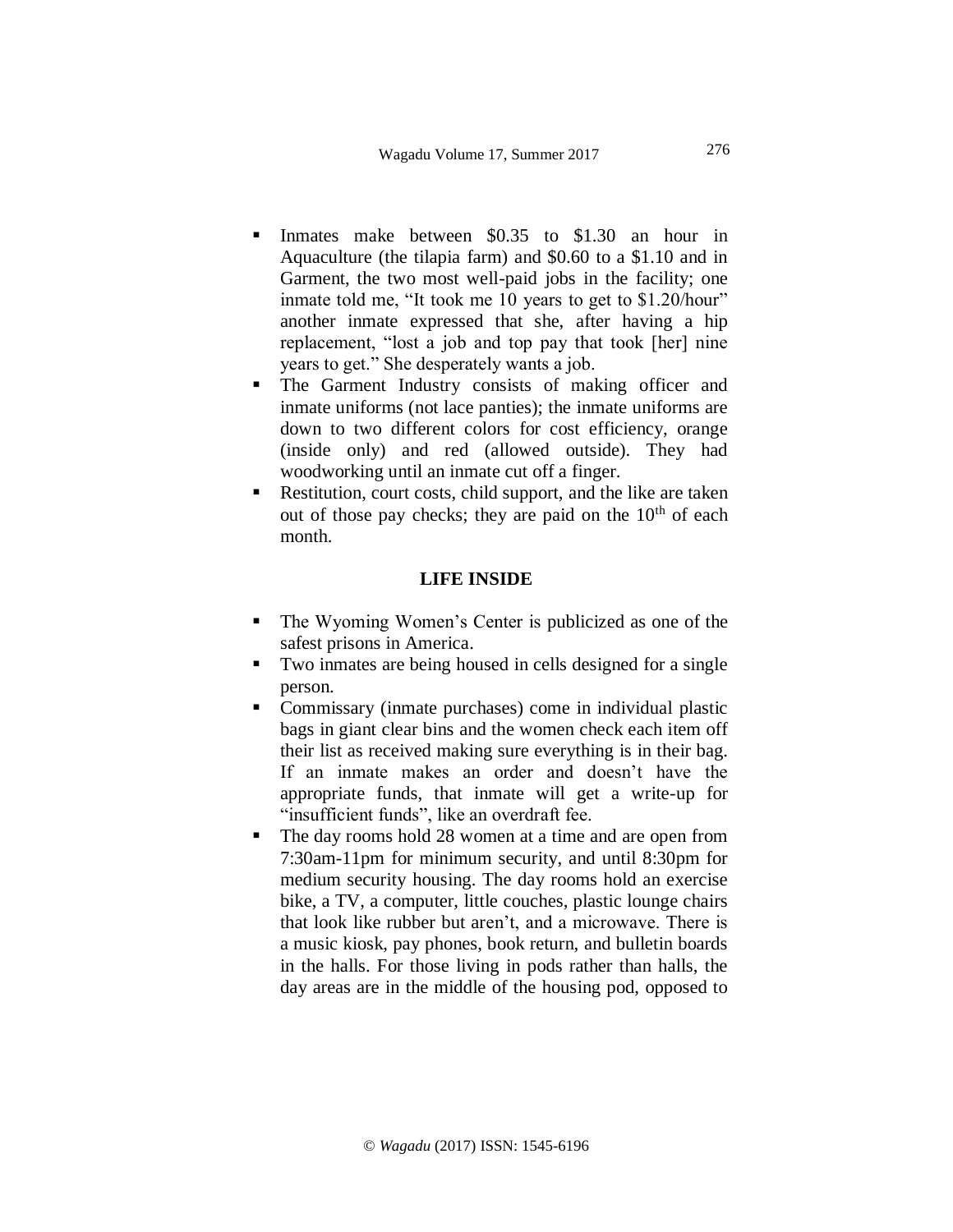being a room across the hall from the homes (the inmate cells).

- Breakfast is at  $6:00/6:30$ am; dinner is at 5pm; lunch is in between; and, inmates have 20 minutes to eat. There is food available through commissary but it is mostly unhealthy and it can be quite expensive.
- Inmates are not allowed to wear their jackets inside irrespective of the temperature.

## **RELEASE**

- Min dates, jam dates, and flatline dates—the min date is the minimum amount of time an inmate must serve; the jam date is the calculated release date configured by applying an equation to the minimum or maximum sentence (usually taking time served and adding half of the remaining sentence on); the flatline date is the maximum sentence, after which the inmate must be released.
- When talking about release dates, inmates don't count what day it is currently, and inmates don't count "wake up," the day of release; the days in between equates to how many days an inmate has left.

## **LIFE OUTSIDE**

- Some advice for a released felon is to add a paragraph(s) to their resume detailing the crime(s), how restitution was paid, and what has been done since to rehabilitate oneself and contribute to society. Inmates say, "There's a sellable angle about your rehabilitation: the classes I took, the nature of my crime, and what I've done since."
- The "Ban the Box" movement is working towards removing the "Have you ever been convicted of a felony?" question and "Check yes or no," boxes on job applications because of discrimination against felons. There is a temporary-work agency that focuses on placing felons; the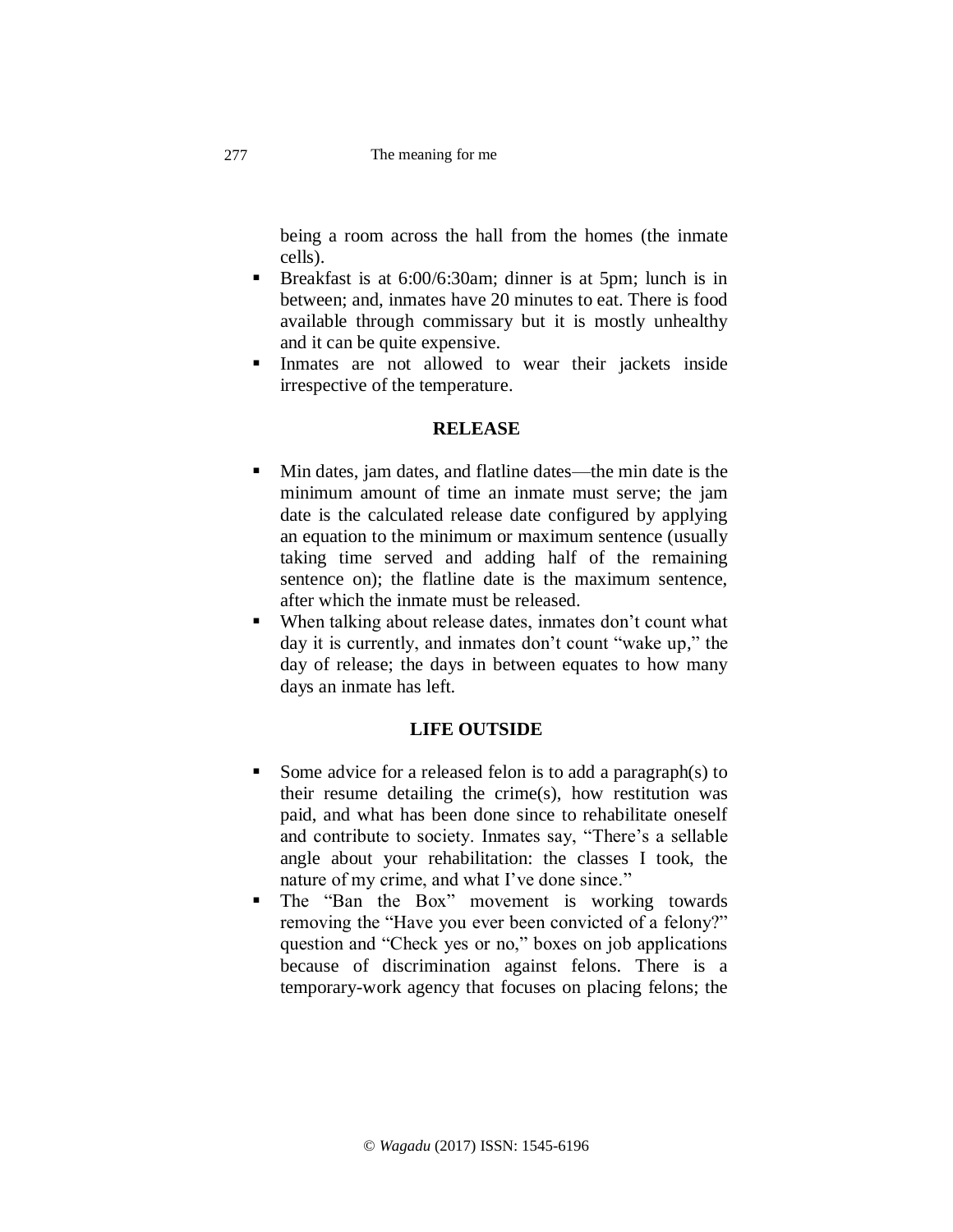primary woman running the program is called "The Felon Fairy."

- How hard it is for felons to find housing: for example, for drug-convicted felons because of the assumption for relapse and the liability of possessing drugs that may destroy the property, and felons convicted of violent crimes for connotations associated with fear (both can be reasonable and understandable, but shouldn't cover all like a blanket).
- While one may think that there is nothing more humbling than asking for food stamps, in reality what is the most humbling is being denied food stamps. And, as unemployment increases, felon placement decreases.
- A felon from America cannot travel to many countries, in addition to various other restrictions based on one's criminal background. Also, anyone that owes more than \$5000 in child support cannot get a passport.

## **PERSONAL**

- I felt like I was on alert all the time, almost like a paranoia that began the second I walked in the door not because I felt threatened but just because of the tone of the environment.
- Having to carefully watch what I say and how I say it is more draining than anything else; because of the hierarchy I feel like I need to be very mindful before I say what I want to.
- Unless you're passing a window or looking at a clock, it's pretty much impossible to know what time it is. The lighting is all the same—really bright—all the time.
- There's more than I expected available through commissary like MP3 players, current music, televisions, keyboards, tweezers, Dove and Avon Products, a selection of makeup, and the level of security.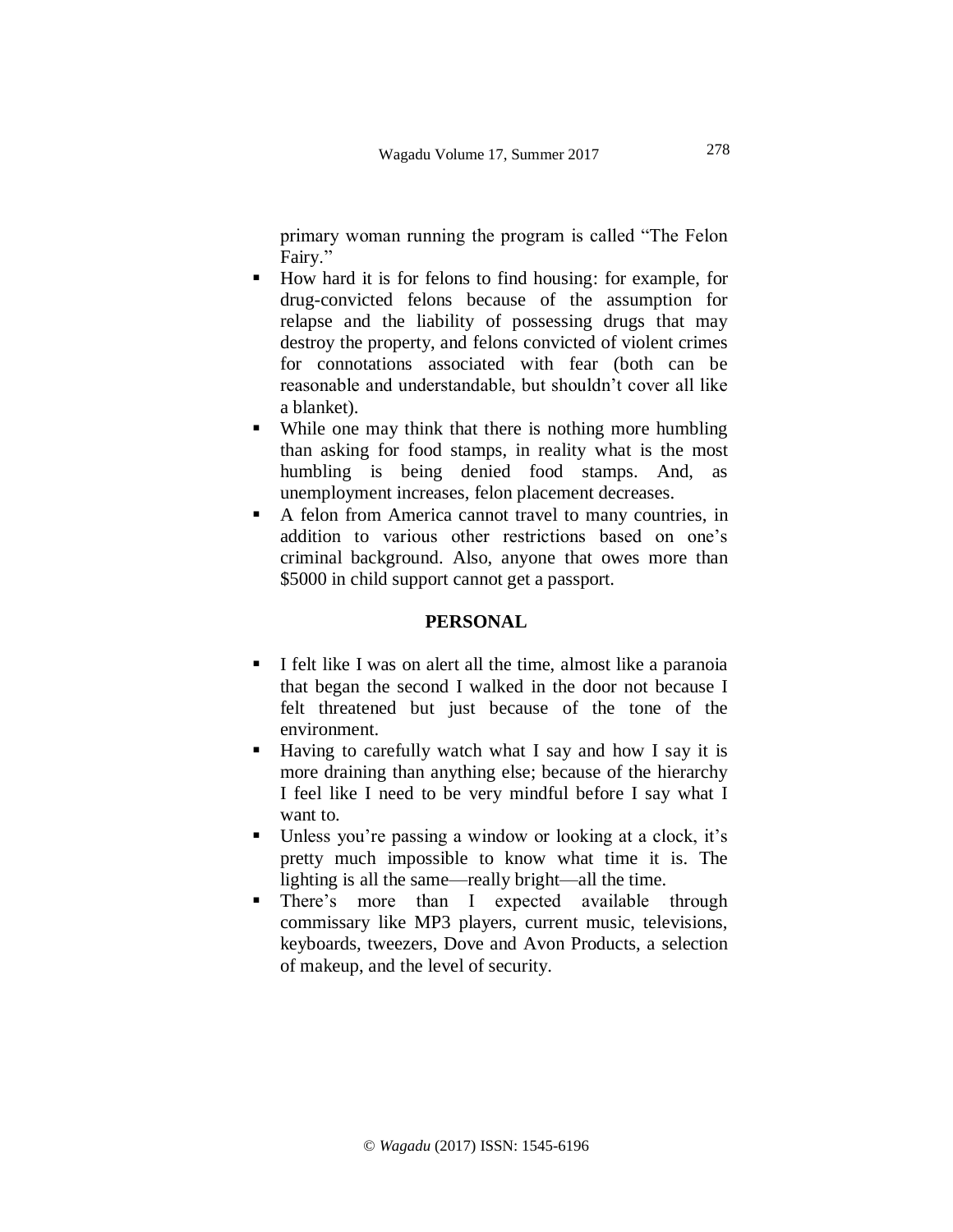#### The meaning for me

- The library is way, way, way smaller than I expected and visitors can't bring books to inmates—I thought they could, like Elle Woods did in bringing a basket of beauty products to her client in *Legally Blonde*.
- While I thought the women would be untrusting, quiet, and uninterested, my experience was exactly the opposite. The ladies I've worked with are very open-minded, open to sharing, outspoken, and interested in why I decided to come which really established friendships from the first conversation.
- The women in the kitchen make pretty great food with the limited resources they have—it's better than I expected, even though everything tastes sweeter. Loved the chicken and rice!
- Many women come to prison with high expectations of, and a strong desire for, help and those expectations don't usually align with what they get as a result even though that's what authorities claim to be the purpose to coming to prison.
- Lastly, I learned that there is more to giving a sentence than current and past situations, the future needs to be taken into consideration and some may say that those who commit crimes should be locked away in an orange jumpsuit just "in case" of repeat criminal behavior. But, if Americans can justify prison sentences as helping the community and rehabilitating the criminals, we need to give the former criminals the opportunity to prove that they can contribute to society. The United States incarcerates at a rate that is the highest in the world; according to the U.S. Department of Justice, 1 in 31 Americans are under some form of control by the criminal justice system.

The morning after our first day at the Wyoming Women's Center, I stepped in the shower and quickly became overwhelmed by emotions from all the choices I could make: what time I went to sleep, what time I woke up, what I wanted to watch on television,

279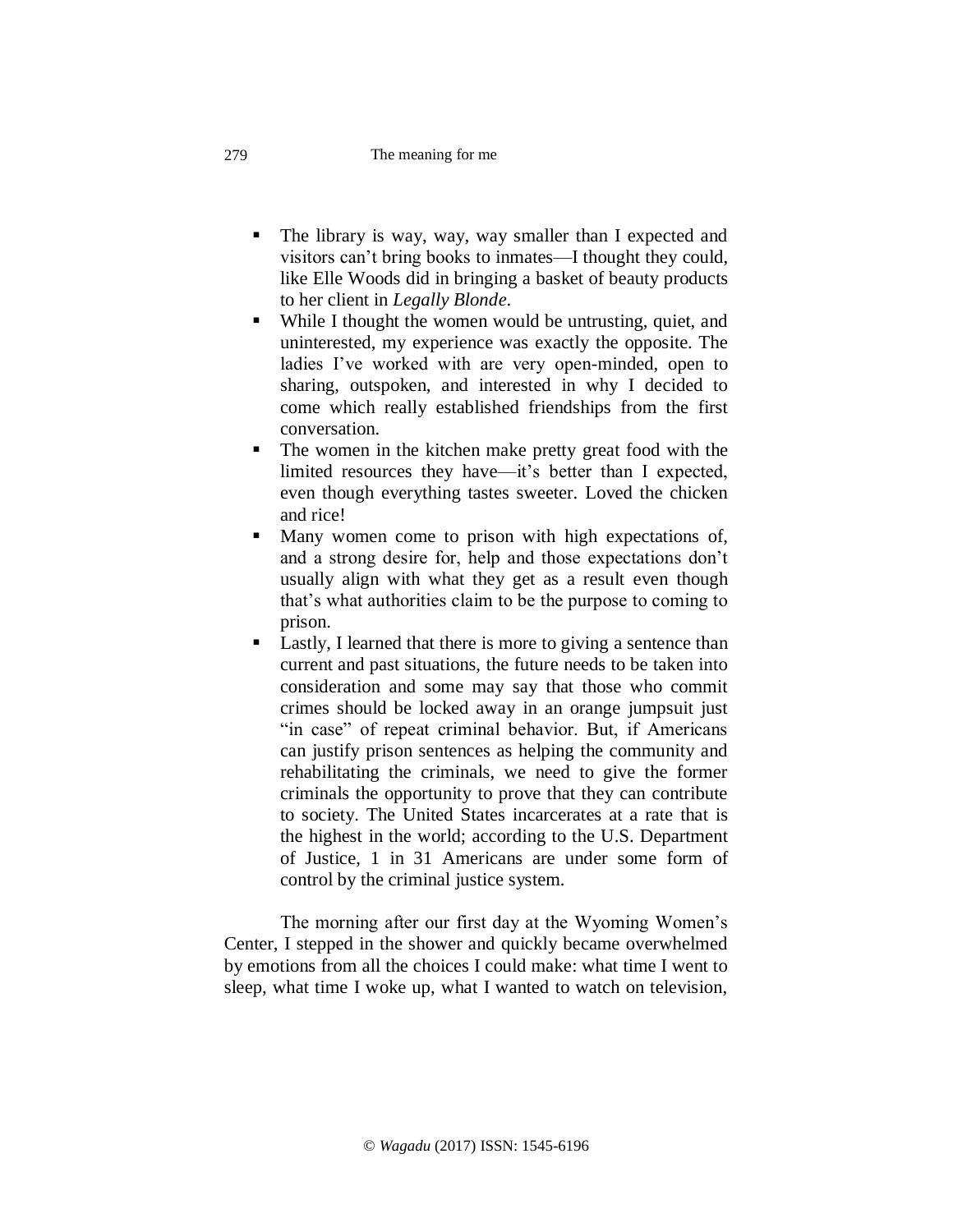what I wanted to eat for dinner, what I wanted to eat for breakfast (quite the selection at the hotel we stayed at—cereal, waffles, bagels, yogurt, omelets, scrambled eggs, burritos, biscuits and gravy, fresh fruit, oatmeal, sausage/bacon), when I showered and for how long, what to wear that day, and as we all exited the prison the day before, we got our phones from the lockers to catch up on emails, text messages, phone calls, snap chats and the like. Seven hours, of something similar to isolation compared to being outside and able to make all those choices. In that shower I just didn't want to make a decision of which shampoo to use because the day before I wasn't making choices, I was being told and just going along with the flow. I'm not a person that easily "goes with the flow." My mind just wouldn't shut off that morning in the shower.

I had gone into this project thinking, "you do wrong and break the law, you get locked up—end of discussion." Yet the more I listened to the women's stories about their lives, the more I realized that no two cases are the same. While it can be comforting to look at life in a clear-cut manner, the reality is that life is complicated. The number of life sentences I heard about was fairly shocking, especially when one person was convicted at age nineteen. And while it's great to have that one-on-one connection with a person, and listen empathetically, it's also understandable that the law cannot be implemented fairly in that way when the law is categorized as it is. And Wyoming is different. "Wyoming's imprisonment rate grew faster than all but four other states between 2009 and 2014, according to a study released by the Pew Charitable Trusts in September. During those five years, Wyoming's crime rate dropped 24 percent, while the state's incarceration rate grew by 7 percent. This means fewer crimes are being reported, but more people are being locked up" (Schrock, 2016).

An article published in the Latest News on WyoFile.com on February 24th, 2015 was entitled, "Convict who has served 32 years says he's a Million Dollar Man." According to the said convict and author, Mark Farnham, the State of Wyoming has spent, "adjusting for inflation, \$1,779,375 to house me. For the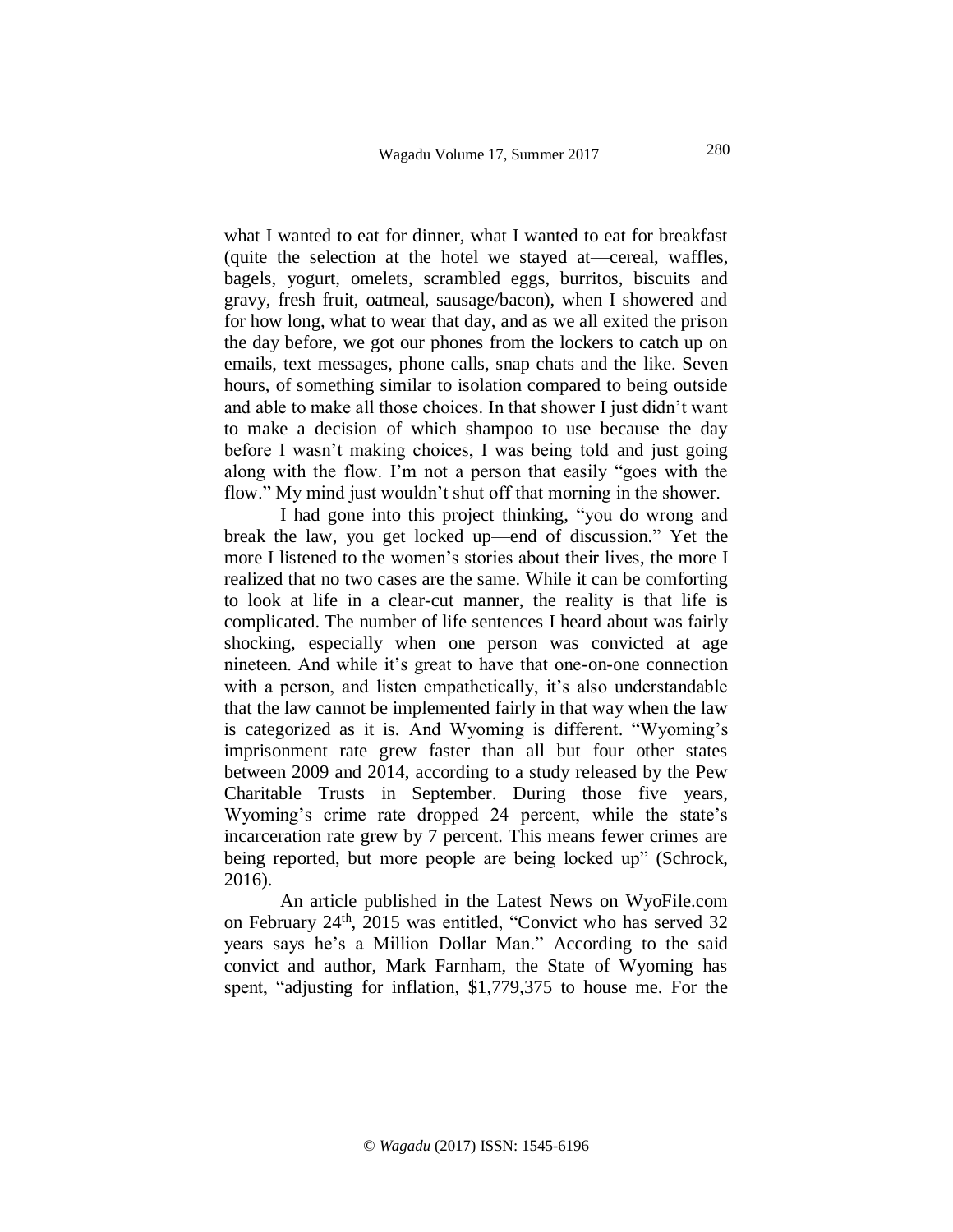amount of money the state has spent to keep me incarcerated, Wyoming could have paid the tuition for 383 Wyoming citizens to attend the University of Wyoming" (Farnham, 2015). This article describes in great and yet concise detail his crime, his sentence expectations, and how he has spent his much-longer-thanexpected-sentence. Farnham expected to serve around a decade and the only thing that can reduce his sentence is a commutation from the governor. Farnham states, "Since 1985, Wyoming governors have routinely reduced life sentences through commutations, until Gov. Jim Geringer. Since Geringer's term, the commutations have become almost nonexistent" (Farnham, 2015). The current governor Matt Mead, in office since 2011, granted his first commutation on February  $4<sup>th</sup>$ , 2013 to a man who was convicted for felony burglary in 1980 and was on the lam for 31 years before being arrested in Alaska, in June, and transported back to Wyoming (Cassidy, 2013). Mead had denied the 17 commutation requests prior. Mead, a former prosecutor for the federal government, "said he expected his commutations would be rare and he favored restoration of rights as a first step rather than granting a pardon outright" (Barron, 2011). I cannot speak to the interactions of Governor Mead and others involved within the criminal justice and legal fields but I can say how much of an impact working with the inmates on a writing piece of their choice as a peer coach had on me. It's one thing to interact with an inmate when you're on one side and he/she is on the other; but, it's another thing to interact with an inmate as equals, not for any particular reason or with any particular goal, but just because you can. Now, I move for those directly involved within criminal justice and further, the legal fields, to spend some time understanding exactly what they are sentencing people to.

Jenny Lawson, in "Furiously Happy," one of the class readings, wrote: "In the dark you find yourself, all bones and exhaustion and helplessness. In the dark you find your basest self. In the dark you find the bottom of watery trenches the rest of the world only sees the surface of." One inmate suggested replacing the word dark for prison, reading: "In the prison you find yourself,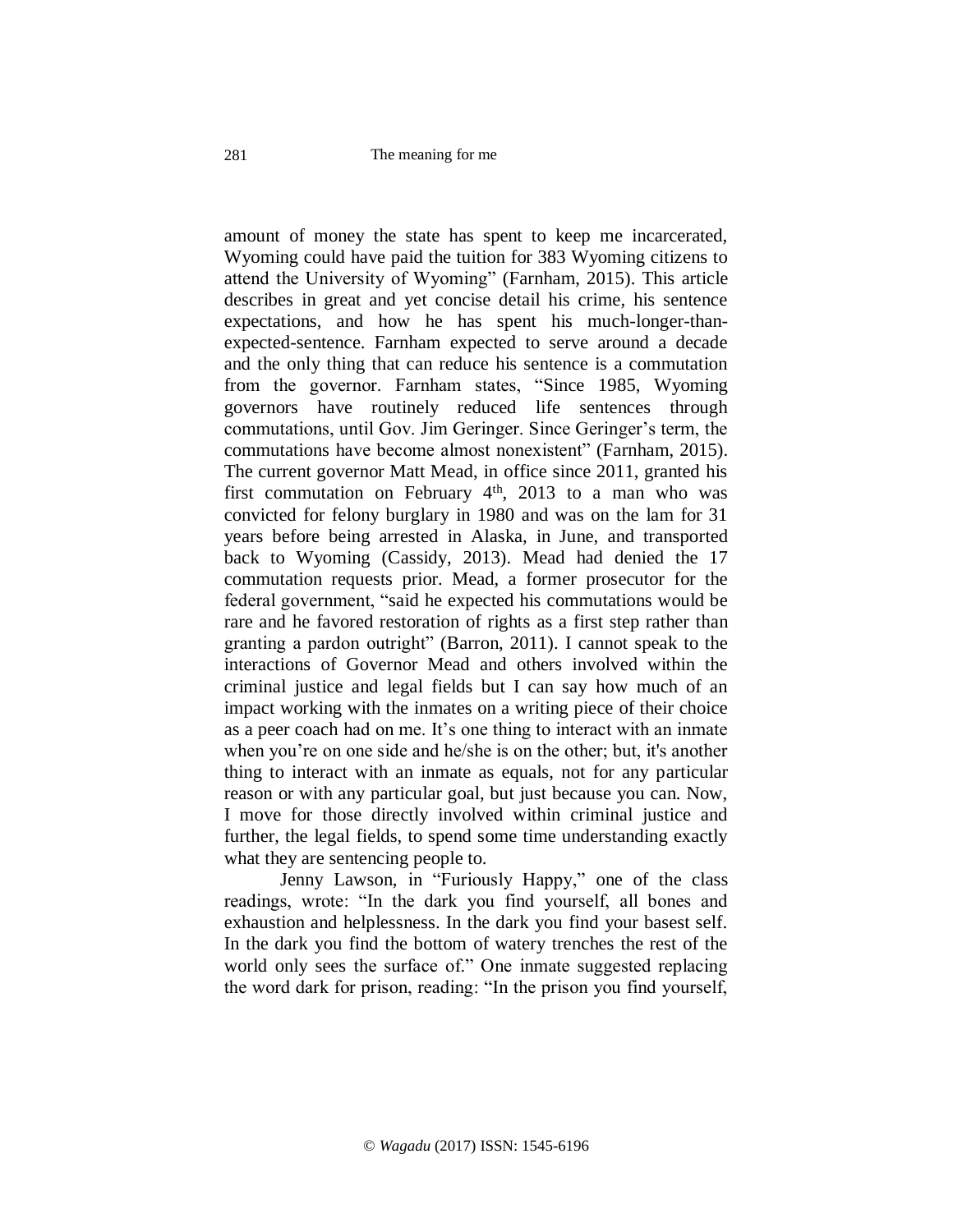all bones and exhaustion and helplessness. In the prison you find your basest self. In the prison you find the bottom of watery trenches the rest of the world only sees the surface of." Those in the class agreed that it's haunting how well that fits.

An inmate who I worked with closely throughout the course said, "The orange suit says a lot. You're young and in college, that says a lot. But opposite". I know that people have mixed feelings regarding punitive justice. I know that there are two sides to every story. I know that no system is perfect. I know that there will always be room for improvements and changes. I was told, "I hope you actually defend; that you don't get jaded; I hope you don't get too attached because you are compassionate, or make the wrong decisions, or do too much for the wrong cases. Hold other attorneys accountable. Not all crimes are as black and white as they appear on paper."

I'm not saying that prison does not work. I'm not saying that all sentences should be short, or commuted. What I am saying is that there is work that needs to be done! To be a better society, we need to help one another—criminals, or not. We should hope that we can help each other from a young age, hopefully preventing criminal thinking and criminal behavior, rather than punishing those afterwards. The last thing I heard from an inmate, on my way out of the door of the classroom was, "I hope I never see you again—but if I do, I hope you're defending me!" I thought I knew that I wanted to be a lawyer before going into the prison, and that it would just be an interesting three weeks, but now, I know that I must be a lawyer and do everything I can to improve the criminal justice system and do my part as a member of this society for my fellow man, and woman. Each point that I have mentioned has an important application and should be addressed to change current conditions.

As I was driving back home for my final time from Lusk, the sunset burnt a vibrant orange and yellow, so bright I was frightened to think that I may be actually driving into a summer wildfire. I pulled over to take some photographs, which resulted in my sitting on the hood of my car for a while to reflect on the